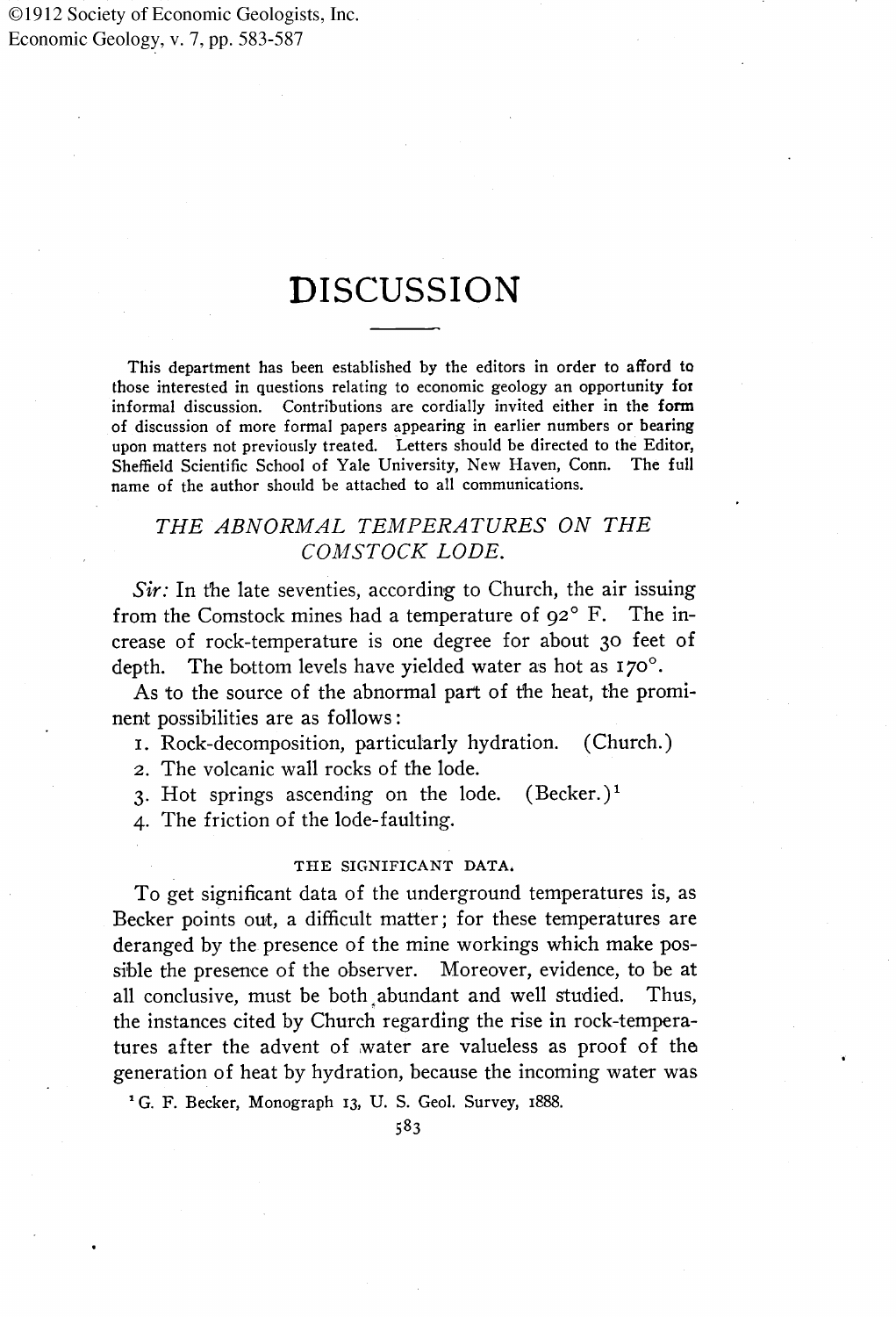**itself hot. And again, the doubtful conclusion to which some of**  Becker's observations pointed—namely, that the water was hotter than the rock--could not be accepted, even were it well supported, as a final argument that the water was, in general, the source of the heat; for water constantly drawn from the interior **and uncooled portions of a rock-mass, must, in any event, have been hotter than those portions of the rock-mass which were accessible to the observer, and which were, therefore, almost cer**tainly cooled.

The unquestionable, pertinent facts are these:

**I. At or near the lode, the temperature varies directly with depth.** 

**2.** Along the Sutro tunnel<sup>1</sup> the temperature varies with the nearness of the lode and is largely independent of the depth below **the surface.** 

**3- The circulation of water within the lode is eccentric: gen**erally, a given locality has been sealed off from others by clay **seams, the cutting of which has occasioned serious floods.** 

**4- The water found in the upper levels was cold.** 

**5. Rock and water were almost everywhere nearly the same temperature.** 

**6.. Wa'ter in la'rge quantities occurred at shallow depths.** 



**Fro. 76. Temperatures in Foreman Shaft (After Becker)** 

**7- The croppings have never yielded springs of any considerable size.** 

**8. After the emptying of a given level, the level was dry, un-**  <sup>1</sup> The tunnel cuts the lode 20,000 feet in and 1,600 feet below the croppings.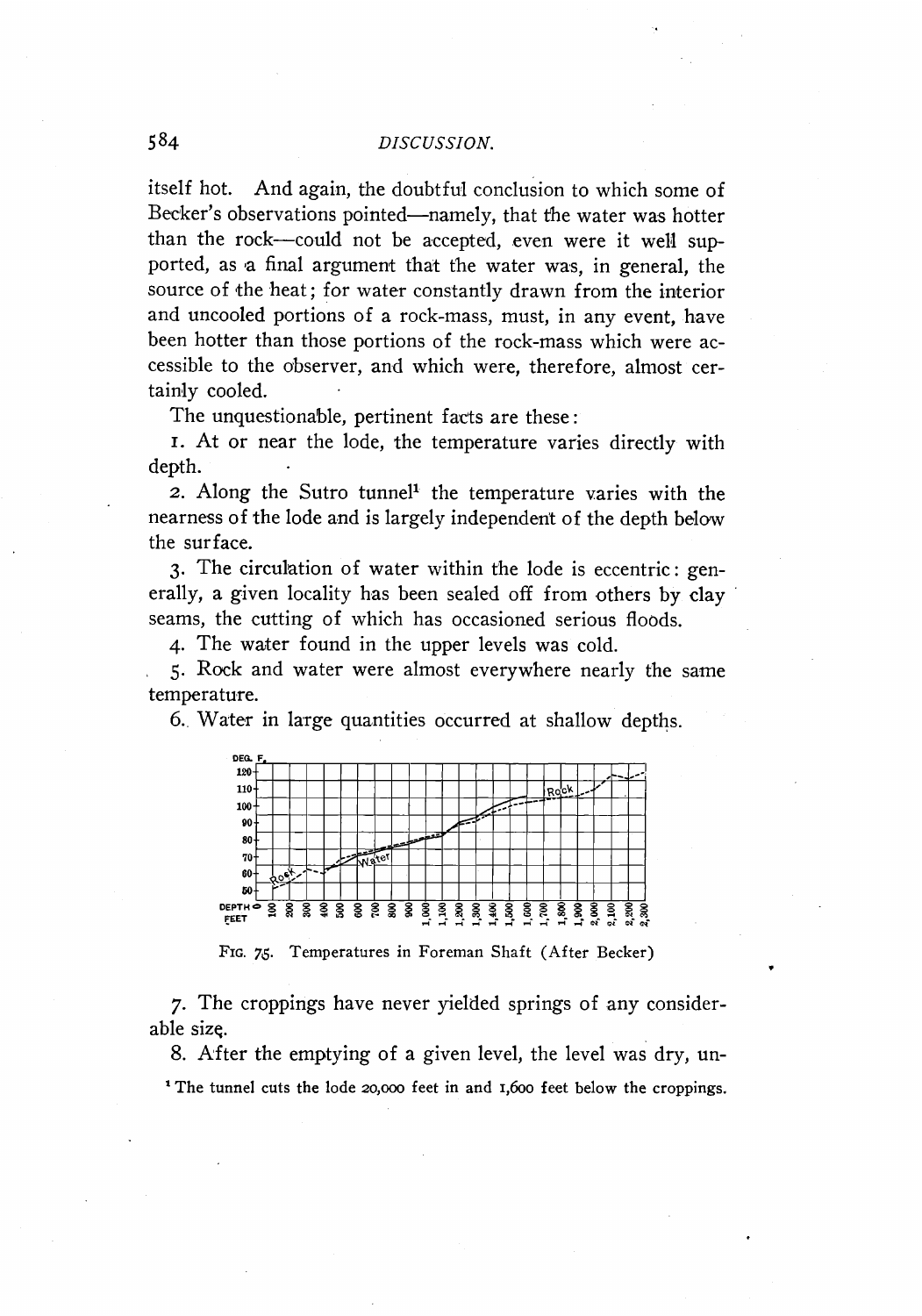less a clay seam of the sort mentioned above was cut. In the **interval between the cessation of pumping operations and their** resumption (from the early '8o's to 1899) the water level stood **ten to fifteen feet below the tunnel level in the C. & C. shaft, and** the flow from the tunnel was normally between eleven and thir**teen miners' inches, though, during the spring, and at times dur**ing the winter, it was somewhat more than this. (This informa**tion was furnished by Mr. F. O. Broili, superintendent of the tunnel.)** 

#### **THE FIRST TWO HYPOTHESES AS TO THE SOURCE OF THE HEAT.**

That the temperature along the line of the Sutro tunnel varies with the nearness of the lode, necessitates the conclusion that the heat, or, at least, its abnormal increment, emanates from the **lode-locality, effectually disposing of the possibility that it is a relic of the volcanic heat of the wall rocks.** 

The other three hypotheses are thoroughly harmonious with this conclusion. But the hypothesis of Church is no more than a **conjecture, devoid of supporting evidence. Moreover, experiments by Barus, recorded. in Becker's monograph, indicate that,**  under the conditions existing on the Comstock, the rocks do not **liberate heat by hydration.** 

#### **THE HYPOTHESES OF HOT SPRINGS AND FAULT-FRICTION.**

**'Of the two remaining hypotheses, Becker's has received by far**  the greater-consideration, and, altogether, it is the one which appeals the more immediately to the attention; for hot springs are abundant in this part of Nevada.

**If the heat is actually derived from hot springs, however, these**  springs possess some remarkable characteristics. First, they **have an exceedingly feeble flow--so feeble, that once the water level was brought down below that of the Sutro tunnel, it never**  later rose to that level, even after pumping had ceased: and again, **so feeble, that the water of the upper levels has always been**  cold. In the second place, the springs must have a very restricted **circulation; for the several bodies of hot water exist, we may say,**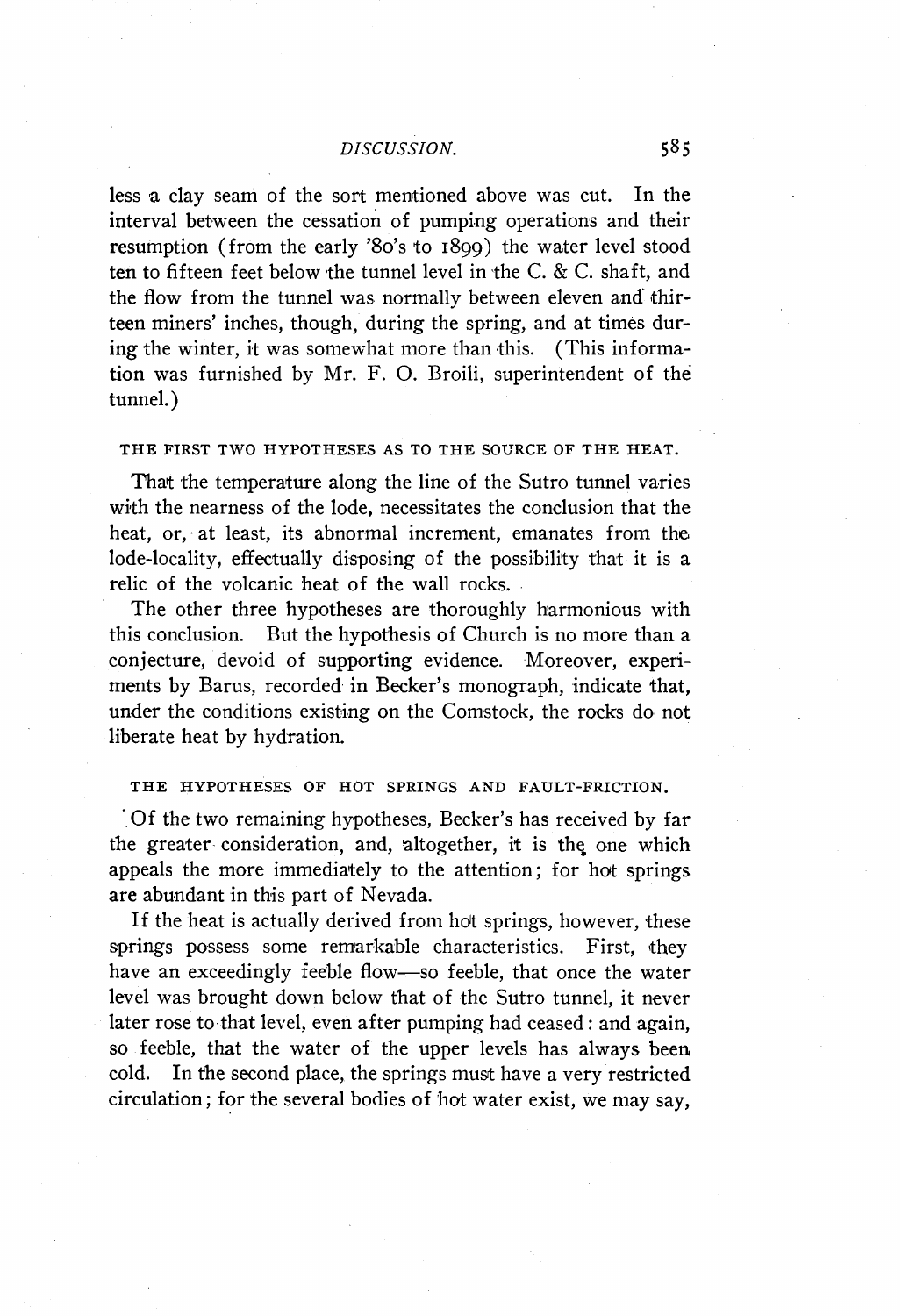**in several vessels, lacking communication with each other.**  Nevertheless, the temperature change from point to point adheres to a fairly smooth curve. Still again, the water is feebly miner-Still again, the water is feebly miner**alized, and contains no ingredient which might not perfectly well have 'been derived from the solution of the lode materials. True it is that Becker mentions an instance of the evolmion of**   $H_2$ S from water struck in a certain deep level. But this instance is poorly authenticated, and its absolute solitude argues against



**Fro. 76. Sutro Tunnel; Water Temperatures. (Adapted from Becker)** 

it. Lastly, the water and the materials containing it are of **almost identical temperatures. Did the containing materials derive their heat from hot water ascending in any considerable**  volume, it would seem likely that, at least near the surface, they would lag considerably behind the water in temperature.

We are reduced, then, to two possibilities—either the heat is **derived from water of exceedingly slow upward movement, or**  from the containing materials. I have a slight leaning, which, I **must confess, is nothing more 'than a prejudice, in favor of the second.** 

But the acceptance of either of these possibilities, and, espe**cially the acceptance of an hypothesis of any detailed source of heat under the second of them, is more difficult than the rejection of all the others. The lode fault has a dip throw of something like a mile, and so, no doubt, generated abundant heat. Yet, later, occurred the lode formation, with the accession to the lode**